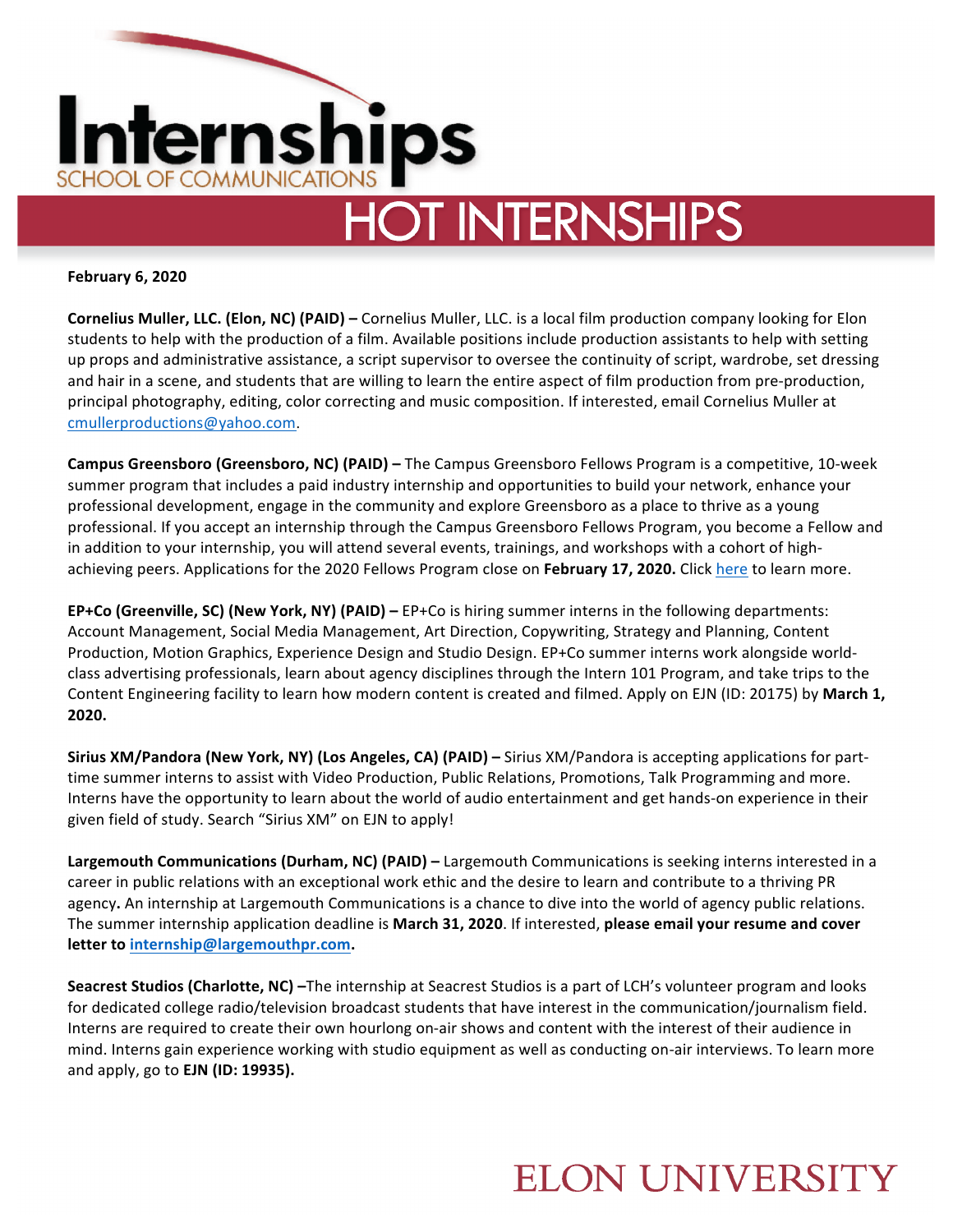

# **HOT INTERNSHIPS**

**P&G** + TLF (Cincinnati, OH) (PAID) -- P&G is seeking top Design students to join its team in summer 2020. As a Design co-op, you would be responsible for crafting excellent design solutions that support the brand strategy and business objectives. The co-op will include hands on design along with envisioning, encouraging, and crafting solutions for packaging, product and digital. This is a 10-week, full-time paid co-op program, which will expose the fellows to careers in healthcare communications and give them the opportunity to work on real clients. Learn more and apply on **EJN** (ID: 19936).

**TPN (New York, NY) (Chicago, IL) (Rogers, AR) (PAID)** – TPN is a creative commerce agency that exists to Make the Buy Happen for some of the most iconic retailer, technology and CPG brands in the world. TPN is looking for Account Service Interns to work closely with account team members on project management. These interns will assist strategy and planning teams in trafficking between creative and account teams, manage and update team documents, conduct research prior to creative kick-offs and more. Apply on **EJN (ID: 20082).** 

**Weber Shandwick (Washington D.C.) (PAID)** – Weber Shandwick is accepting applications for its summer internship program in Washington D.C. Internships are available in the following areas: Communication and Engagement, Copywriting, Design, Research and Strategic Planning. Interns work side by side with the firm's diverse team of strategists, analysts, producers, designers, developers and campaign activators. Interns are assigned staff mentors to help guide and evaluate them through their professional experience and may have the opportunity to present their project to members of our staff at the end of the program. Search "Weber Shandwick" on EJN to apply!

**Wunderman Thompson (New York, NY) (PAID)** – Wunderman Thompson is seeking creatively minded, data-loving interns to join our team in our New York office. This 10-week, paid internship starts in June 2020 and will provide the opportunity to obtain unique experience at an award-winning agency. Interns will be placed across a variety of disciplines including (but not limited to): client services, data & analytics, project management, operations, strategy, creative, and experience design. To learn more and apply, go to **EJN (ID: 19918).** 

AMC Network (New York, NY) (Santa Monica, CA) (PAID) -- The AMC Networks Summer Internship Program provides students with an experiential learning experience that will help them prepare for a successful career in Media & Entertainment. Over the course of nine weeks, interns gain hands-on work experience and build a robust network of peers and industry professionals. In addition to meaningful work, the program offers a variety of learning and development opportunities such as executive guest speaker sessions and informational workshops. Look on EJN **(ID: 19920)** to apply. 

**Myriad Media (Raleigh, NC) (PAID)** – Myriad Media is seeking a Summer Production Intern. This intern will gain hands on experience by assisting with concept generation, scriptwriting, research, field production, preparing footage, assistant editing, management and archival of footage and masters. Interns typically have the opportunity to work on a personal project throughout the summer with mentorship from our team along the way. This is a part-time internship running from late May to early August. Apply by March 6, 2020 on EJN (ID: 19471).

**Digitas (Multiple Locations) (PAID)** – Digitas is The Connected Marketing Agency, committed to helping brands better connect with people through Truth. Connection. Wonder. With diverse expertise in data, strategy, creative, media, and tech, Digitas works across capabilities and continents to make better connections and achieve ambitious outcomes through ideas that excite, provoke and inspire. Digitas offices in Atlanta, Boston, Chicago, New York, Detroit and San Francisco offer summer internship opportunities in the following areas: Creative – Art Direction, Copywriting, Design, and Production and Content. Search "Digitas" on EJN to apply!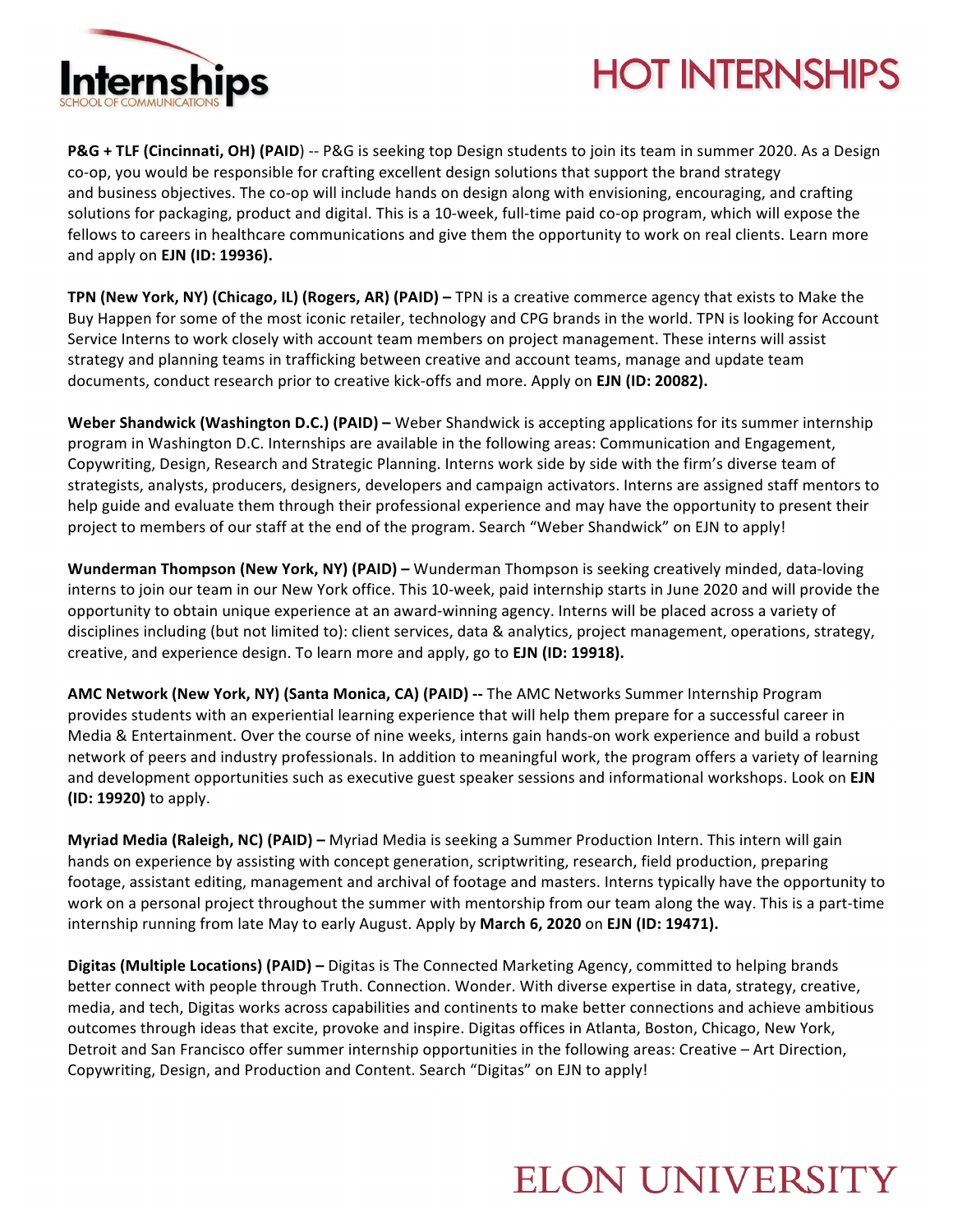

# **HOT INTERNSHIPS**

**VMLY&R (Multiple Locations) (PAID)** – VMLY&R is hiring interns this summer in Chicago, New York, Cincinnati, Kansas City and Seattle. Internships are available in the following areas: Integrated Production, Media, Client Engagement, Copywriting, and Editing, Motion and Experience Design. Interns will have the opportunity to create actual work for some of the best brands in the world, interacting directly with creative team members, and learning what it's like to work in the creative department at one of the world's leading agencies. Search "VMLY&R" on EJN to learn more!

**ViacomCBS (Multiple Locations) (PAID)** – ViacomCBS interns have the opportunity to start and grow their careers in a vibrant and inclusive environment while working with students and employees from diverse backgrounds. Interns will exposure across the business while making meaningful connections and accessing exciting career opportunities. ViacomCBS is offering internships in the following departments: Ad Sales, Communications & Public Affairs, Creative Development, Data Strategy and more. Viacom CBS has internship opportunities in New York, Burbank, Hollywood and Miami. Go to **EJN (ID: 19475)** to apply.

**Boeing Employees Credit Union (Tukwila, WA) (PAID) – The BECU Summer Intern Program gives students an** opportunity to own key projects that deliver real outcomes for BECU members. They also have exclusive opportunities to meet with executive leaders throughout the summer with the opportunity to share feedback that makes a difference in our members' lives. The PR intern will focus on PR and external communications, gain exposure to communications and public relations, including employee communications, while assisting with research, writing and content creation. Apply on **EJN (ID: 19476).** 

**SFW Agency (Greensboro, NC) (PAID) – SFW** is looking for rising seniors and recent grads to join its summer internship program across all departments. Learn what it takes to build and maintain client relationships, ideate and execute their next creative campaign, design websites, write press releases, and so much more. It's not uncommon for interns to travel to and participate in trade shows, PR events, pitches and client meetings. Apply on **EJN (ID: 19470).** 

**Porter Novelli (Atlanta, GA) (PAID)** – Porter Novelli is seeking a post-graduate intern to join its Atlanta office this summer. The intern position supports account teams as follows: assists in the development of press materials; helps coordinate meetings, special events and/or conferences; develops media lists; monitors media coverage and trends; researches consumer and marketplace trends; creates and maintains coverage reports; coordinates the development and delivery of press materials, additional account related support as necessary. Apply on **EJN (ID: 19264).** 

**Alamance Arts (Graham, NC)** – Alamance Arts is looking for communications majors to help with creating print, digital and social media content, to help with event planning such as festivals and receptions and projects in the field of art. This is a for-credit, part-time internship opportunity. To apply, email your resume and cover letter to Karen Carrouth at kcarrouth@alamancearts.org.

The School of Communications strives to provide accurate information to students from legitimate employers. Because of the volume of internship postings received by our office, we cannot screen every listing. We do not endorse the products or recommend the services of any of the employers listing internships through our office. We are not responsible for the safety, wages, working conditions or other employment aspects of any internship listed *here.* Students are urged to use common sense, caution, and practice due diligence in researching employers before applying for any internship positions within a business or organization.